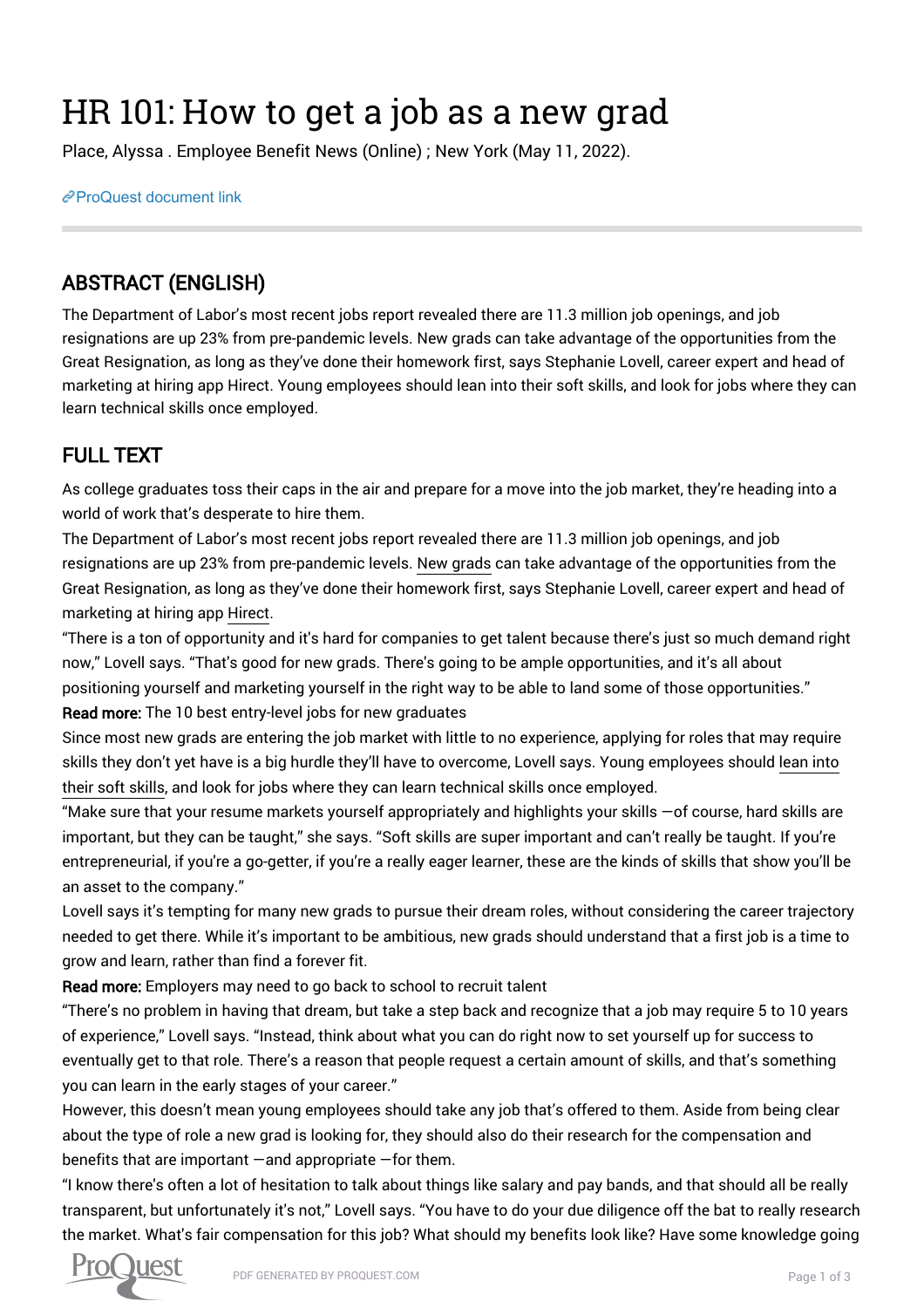into the process of what would be fair for you so you're not being under-negotiated."

Read more: HR 101: 6 tips to remember when asking for a raise

While it's an anxiety-inducing process for many, doing the work first can help new grads find an organization where they can grow long-term. Now, more than ever, job seekers are in a position to do just that.

"We're in a very hot job market, so don't undersell yourself," Lovell says. "Definitely do the research, and don't just take a job because of the job. Only take a job if it's going to bring you closer and closer to your long-term goals." Credit: Alyssa Place

## DETAILS

| Subject:                       | Soft skills; Careers; Employment; Wages &salaries                                                                  |
|--------------------------------|--------------------------------------------------------------------------------------------------------------------|
| <b>Business indexing term:</b> | Subject: Soft skills Careers Employment Wages &salaries                                                            |
| <b>Publication title:</b>      | Employee Benefit News (Online); New York                                                                           |
| <b>Publication year:</b>       | 2022                                                                                                               |
| <b>Publication date:</b>       | May 11, 2022                                                                                                       |
| <b>Publisher:</b>              | SourceMedia                                                                                                        |
| Place of publication:          | <b>New York</b>                                                                                                    |
| <b>Country of publication:</b> | <b>United States, New York</b>                                                                                     |
| <b>Publication subject:</b>    | Business And Economics--Labor And Industrial Relations, Business And Economics--<br>Management                     |
|                                |                                                                                                                    |
| Source type:                   | <b>Trade Journal</b>                                                                                               |
| Language of publication:       | English                                                                                                            |
| Document type:                 | <b>News</b>                                                                                                        |
| ProQuest document ID:          | 2662017382                                                                                                         |
| <b>Document URL:</b>           | https://www.proquest.com/trade-journals/hr-101-how-get-job-as-new-<br>grad/docview/2662017382/se-2?accountid=44910 |
| Copyright:                     | Copyright SourceMedia May 11, 2022                                                                                 |
| Last updated:                  | 2022-05-11                                                                                                         |